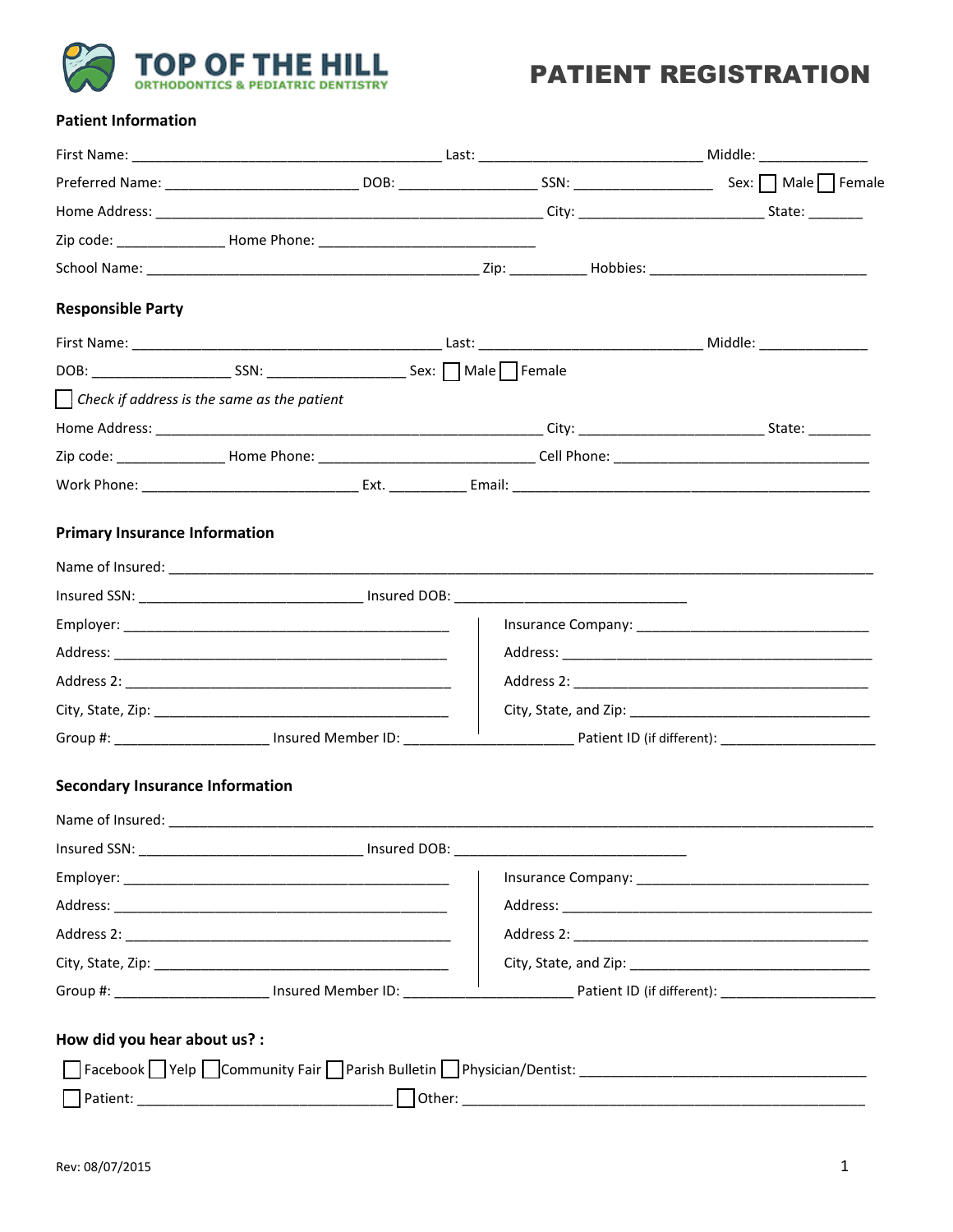

#### Medical History for Orthodontics

| Physician <b>Executive Service Service Service Service Service Service Service Service Service Service Service Service Service Service Service Service Service Service Service Service Service Service Service Service Service S</b> |     |                                                          |                                                                                       |                          |                                                                                                                                                                                                                                                                                                                               |  |  |
|--------------------------------------------------------------------------------------------------------------------------------------------------------------------------------------------------------------------------------------|-----|----------------------------------------------------------|---------------------------------------------------------------------------------------|--------------------------|-------------------------------------------------------------------------------------------------------------------------------------------------------------------------------------------------------------------------------------------------------------------------------------------------------------------------------|--|--|
| Address                                                                                                                                                                                                                              |     |                                                          |                                                                                       |                          |                                                                                                                                                                                                                                                                                                                               |  |  |
|                                                                                                                                                                                                                                      |     | Please circle Yes or No (If Yes, please fill in details) |                                                                                       |                          |                                                                                                                                                                                                                                                                                                                               |  |  |
| Yes                                                                                                                                                                                                                                  | No. |                                                          |                                                                                       |                          |                                                                                                                                                                                                                                                                                                                               |  |  |
| Yes                                                                                                                                                                                                                                  | No  |                                                          |                                                                                       |                          |                                                                                                                                                                                                                                                                                                                               |  |  |
| Yes                                                                                                                                                                                                                                  | No  |                                                          |                                                                                       |                          |                                                                                                                                                                                                                                                                                                                               |  |  |
| Yes                                                                                                                                                                                                                                  | No  |                                                          |                                                                                       |                          |                                                                                                                                                                                                                                                                                                                               |  |  |
| Yes                                                                                                                                                                                                                                  | No  |                                                          |                                                                                       |                          |                                                                                                                                                                                                                                                                                                                               |  |  |
| Yes                                                                                                                                                                                                                                  | No  |                                                          |                                                                                       |                          |                                                                                                                                                                                                                                                                                                                               |  |  |
|                                                                                                                                                                                                                                      |     | <b>Female Patients only:</b>                             |                                                                                       |                          |                                                                                                                                                                                                                                                                                                                               |  |  |
| Yes                                                                                                                                                                                                                                  | No. |                                                          |                                                                                       |                          |                                                                                                                                                                                                                                                                                                                               |  |  |
| Yes                                                                                                                                                                                                                                  | No  |                                                          |                                                                                       |                          |                                                                                                                                                                                                                                                                                                                               |  |  |
|                                                                                                                                                                                                                                      |     |                                                          | Circle any of the medical conditions below that the patient has had or currently has. |                          |                                                                                                                                                                                                                                                                                                                               |  |  |
|                                                                                                                                                                                                                                      |     | Abnormal bleeding/Hemophilia                             | <b>Diabetes</b>                                                                       | Hepatitis/Liver problems | Pneumonia                                                                                                                                                                                                                                                                                                                     |  |  |
| Anemia                                                                                                                                                                                                                               |     |                                                          | <b>Dizziness</b>                                                                      | Herpes                   | <b>Prolonged Bleeding</b>                                                                                                                                                                                                                                                                                                     |  |  |
| Arthritis                                                                                                                                                                                                                            |     |                                                          | Epilepsy                                                                              | High Blood Pressure      | Radiation/Chemotherapy                                                                                                                                                                                                                                                                                                        |  |  |
| Asthma or Hay fever                                                                                                                                                                                                                  |     |                                                          | <b>Gastrointestinal Disorders</b>                                                     | HIV / Aids               | <b>Rheumatic Fever</b>                                                                                                                                                                                                                                                                                                        |  |  |
| <b>Bone Disorders</b>                                                                                                                                                                                                                |     |                                                          | <b>Heart Problems</b>                                                                 | Kidney problems          | Tuberculosis                                                                                                                                                                                                                                                                                                                  |  |  |
| <b>Congenital Heart Defect</b>                                                                                                                                                                                                       |     |                                                          | <b>Heart Murmur</b>                                                                   | Nervous Disorders        | <b>Tumor or Cancer</b>                                                                                                                                                                                                                                                                                                        |  |  |
|                                                                                                                                                                                                                                      |     |                                                          |                                                                                       |                          |                                                                                                                                                                                                                                                                                                                               |  |  |
|                                                                                                                                                                                                                                      |     |                                                          |                                                                                       |                          |                                                                                                                                                                                                                                                                                                                               |  |  |
| <b>General Dentist</b>                                                                                                                                                                                                               |     |                                                          |                                                                                       | <b>DENTAL HISTORY</b>    |                                                                                                                                                                                                                                                                                                                               |  |  |
|                                                                                                                                                                                                                                      |     |                                                          |                                                                                       |                          |                                                                                                                                                                                                                                                                                                                               |  |  |
|                                                                                                                                                                                                                                      |     |                                                          |                                                                                       |                          |                                                                                                                                                                                                                                                                                                                               |  |  |
| Yes                                                                                                                                                                                                                                  | No  |                                                          |                                                                                       |                          |                                                                                                                                                                                                                                                                                                                               |  |  |
| Yes                                                                                                                                                                                                                                  | No  |                                                          |                                                                                       |                          |                                                                                                                                                                                                                                                                                                                               |  |  |
| Yes                                                                                                                                                                                                                                  | No  |                                                          |                                                                                       |                          |                                                                                                                                                                                                                                                                                                                               |  |  |
| Yes                                                                                                                                                                                                                                  | No  |                                                          |                                                                                       |                          |                                                                                                                                                                                                                                                                                                                               |  |  |
| Yes                                                                                                                                                                                                                                  | No  |                                                          |                                                                                       |                          |                                                                                                                                                                                                                                                                                                                               |  |  |
| Yes                                                                                                                                                                                                                                  | No  |                                                          |                                                                                       |                          |                                                                                                                                                                                                                                                                                                                               |  |  |
| Yes                                                                                                                                                                                                                                  | No  | Do gums bleed when brushing?                             |                                                                                       |                          |                                                                                                                                                                                                                                                                                                                               |  |  |
| Yes                                                                                                                                                                                                                                  | No  | Is the patient a mouth breather?                         |                                                                                       |                          |                                                                                                                                                                                                                                                                                                                               |  |  |
| Yes<br>Yes                                                                                                                                                                                                                           | No  |                                                          |                                                                                       |                          |                                                                                                                                                                                                                                                                                                                               |  |  |
|                                                                                                                                                                                                                                      | No  |                                                          |                                                                                       |                          |                                                                                                                                                                                                                                                                                                                               |  |  |
| Yes<br>No                                                                                                                                                                                                                            |     |                                                          |                                                                                       |                          |                                                                                                                                                                                                                                                                                                                               |  |  |
|                                                                                                                                                                                                                                      |     | How did they feel about the result?                      |                                                                                       |                          |                                                                                                                                                                                                                                                                                                                               |  |  |
| Yes                                                                                                                                                                                                                                  | No  |                                                          |                                                                                       |                          |                                                                                                                                                                                                                                                                                                                               |  |  |
| Yes                                                                                                                                                                                                                                  | No  |                                                          |                                                                                       |                          |                                                                                                                                                                                                                                                                                                                               |  |  |
| Yes                                                                                                                                                                                                                                  | No  |                                                          |                                                                                       |                          |                                                                                                                                                                                                                                                                                                                               |  |  |
| Yes                                                                                                                                                                                                                                  | No  |                                                          |                                                                                       |                          |                                                                                                                                                                                                                                                                                                                               |  |  |
| Yes                                                                                                                                                                                                                                  | No  |                                                          |                                                                                       |                          |                                                                                                                                                                                                                                                                                                                               |  |  |
| Yes                                                                                                                                                                                                                                  | No  |                                                          |                                                                                       |                          |                                                                                                                                                                                                                                                                                                                               |  |  |
| Yes                                                                                                                                                                                                                                  | No  |                                                          |                                                                                       |                          |                                                                                                                                                                                                                                                                                                                               |  |  |
|                                                                                                                                                                                                                                      |     |                                                          |                                                                                       |                          |                                                                                                                                                                                                                                                                                                                               |  |  |
| Yes                                                                                                                                                                                                                                  | No  |                                                          |                                                                                       |                          |                                                                                                                                                                                                                                                                                                                               |  |  |
|                                                                                                                                                                                                                                      |     |                                                          |                                                                                       |                          |                                                                                                                                                                                                                                                                                                                               |  |  |
|                                                                                                                                                                                                                                      |     |                                                          |                                                                                       | <b>BENEFITS</b>          |                                                                                                                                                                                                                                                                                                                               |  |  |
|                                                                                                                                                                                                                                      |     |                                                          |                                                                                       |                          |                                                                                                                                                                                                                                                                                                                               |  |  |
|                                                                                                                                                                                                                                      |     |                                                          |                                                                                       |                          | Benefits of Orthodontics: Aesthetics, Health, and Function. Orthodontics is a service that provides an improvement in the appearance of the teeth, in the<br>general function of the teeth, and in general dental health. Teeth, gums, and jaws are an intricate body part and can fail to respond to treatment. If good oral |  |  |
|                                                                                                                                                                                                                                      |     |                                                          |                                                                                       |                          | hygiene is not practiced, tooth decay and enlarged gums can result. Joint discomfort and root shortening are observed in a small percentage of cases. Teeth                                                                                                                                                                   |  |  |

orthodontic evaluation.

Signature: \_\_\_\_\_\_\_\_\_\_\_\_\_\_\_\_\_\_\_\_\_\_\_\_\_\_\_\_\_\_\_\_\_\_\_\_\_\_\_\_\_\_\_\_\_\_\_\_\_\_\_\_\_\_\_\_\_\_\_\_\_\_\_\_\_\_\_ Date: \_\_\_\_\_\_\_\_\_\_\_\_\_\_\_\_\_\_\_\_\_\_\_\_\_\_